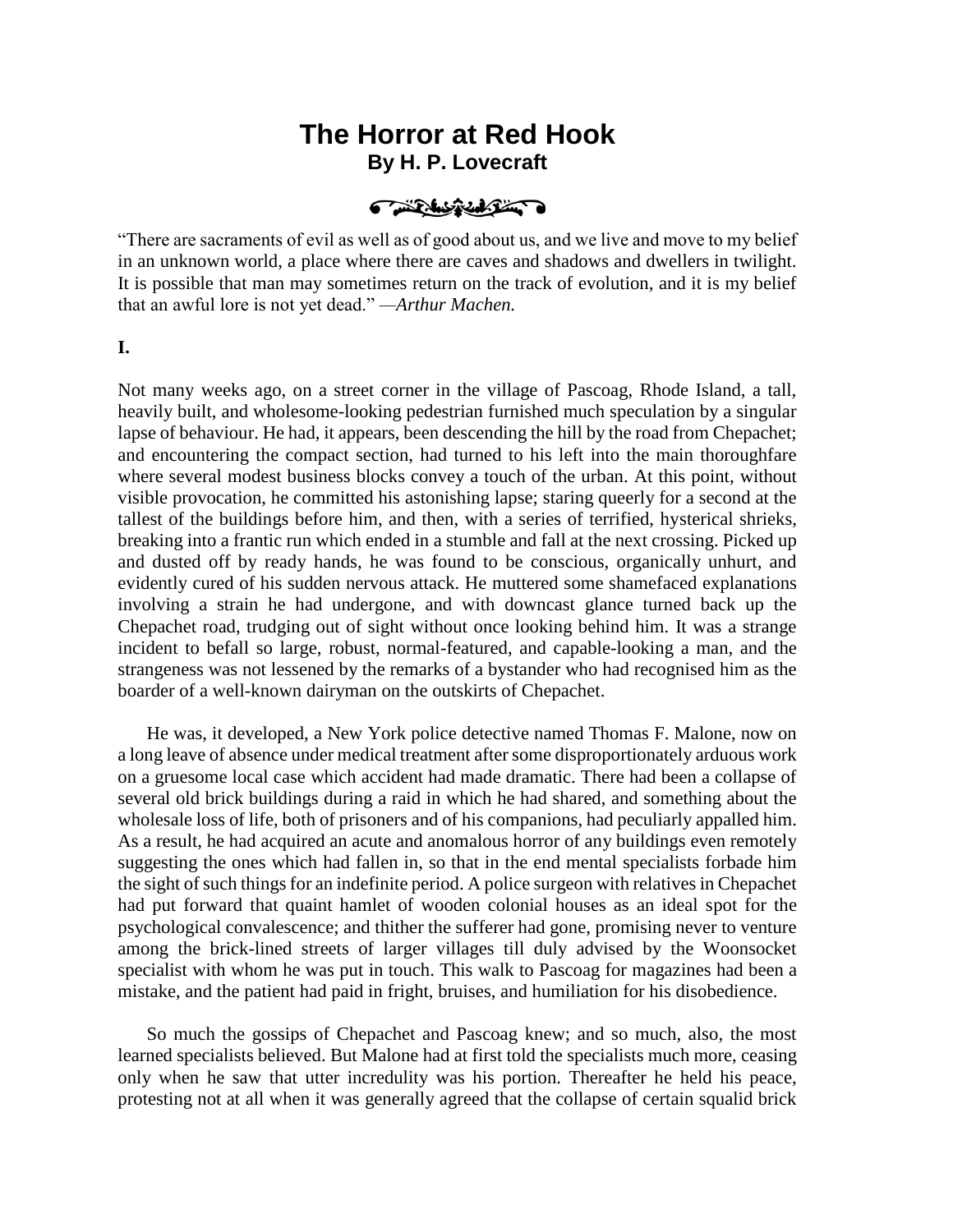houses in the Red Hook section of Brooklyn, and the consequent death of many brave officers, had unseated his nervous equilibrium. He had worked too hard, all said, in trying to clean up those nests of disorder and violence; certain features were shocking enough, in all conscience, and the unexpected tragedy was the last straw. This was a simple explanation which everyone could understand, and because Malone was not a simple person he perceived that he had better let it suffice. To hint to unimaginative people of a horror beyond all human conception—a horror of houses and blocks and cities leprous and cancerous with evil dragged from elder worlds—would be merely to invite a padded cell instead of restful rustication, and Malone was a man of sense despite his mysticism. He had the Celt's far vision of weird and hidden things, but the logician's quick eye for the outwardly unconvincing; an amalgam which had led him far afield in the forty-two years of his life, and set him in strange places for a Dublin University man born in a Georgian villa near Phoenix Park.

And now, as he reviewed the things he had seen and felt and apprehended, Malone was content to keep unshared the secret of what could reduce a dauntless fighter to a quivering neurotic; what could make old brick slums and seas of dark, subtle faces a thing of nightmare and eldritch portent. It would not be the first time his sensations had been forced to bide uninterpreted—for was not his very act of plunging into the polyglot abyss of New York's underworld a freak beyond sensible explanation? What could he tell the prosaic of the antique witcheries and grotesque marvels discernible to sensitive eyes amidst the poison cauldron where all the varied dregs of unwholesome ages mix their venom and perpetuate their obscene terrors? He had seen the hellish green flame of secret wonder in this blatant, evasive welter of outward greed and inward blasphemy, and had smiled gently when all the New-Yorkers he knew scoffed at his experiment in police work. They had been very witty and cynical, deriding his fantastic pursuit of unknowable mysteries and assuring him that in these days New York held nothing but cheapness and vulgarity. One of them had wagered him a heavy sum that he could not—despite many poignant things to his credit in the *Dublin Review*—even write a truly interesting story of New York low life; and now, looking back, he perceived that cosmic irony had justified the prophet's words while secretly confuting their flippant meaning. The horror, as glimpsed at last, could not make a story—for like the book cited by Poe's German authority, *"es lässt sich nicht lesen*—it does not permit itself to be read."

## **II.**

To Malone the sense of latent mystery in existence was always present. In youth he had felt the hidden beauty and ecstasy of things, and had been a poet; but poverty and sorrow and exile had turned his gaze in darker directions, and he had thrilled at the imputations of evil in the world around. Daily life had for him come to be a phantasmagoria of macabre shadowstudies; now glittering and leering with concealed rottenness as in Beardsley's best manner, now hinting terrors behind the commonest shapes and objects as in the subtler and less obvious work of Gustave Doré. He would often regard it as merciful that most persons of high intelligence jeer at the inmost mysteries; for, he argued, if superior minds were ever placed in fullest contact with the secrets preserved by ancient and lowly cults, the resultant abnormalities would soon not only wreck the world, but threaten the very integrity of the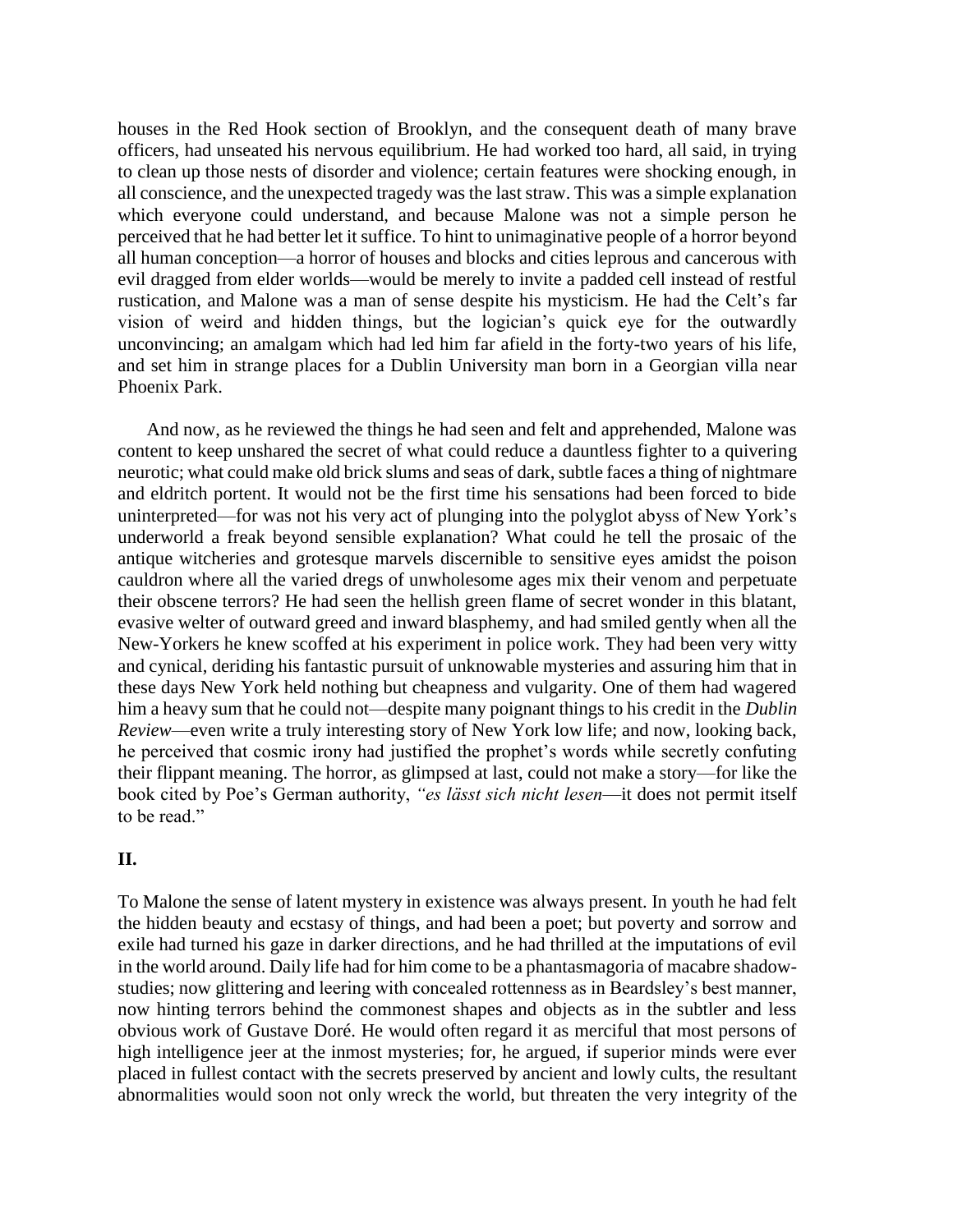universe. All this reflection was no doubt morbid, but keen logic and a deep sense of humour ably offset it. Malone was satisfied to let his notions remain as half-spied and forbidden visions to be lightly played with; and hysteria came only when duty flung him into a hell of revelation too sudden and insidious to escape.

He had for some time been detailed to the Butler Street station in Brooklyn when the Red Hook matter came to his notice. Red Hook is a maze of hybrid squalor near the ancient waterfront opposite Governor's Island, with dirty highways climbing the hill from the wharves to that higher ground where the decayed lengths of Clinton and Court Streets lead off toward the Borough Hall. Its houses are mostly of brick, dating from the first quarter to the middle of the nineteenth century, and some of the obscurer alleys and byways have that alluring antique flavour which conventional reading leads us to call "Dickensian". The population is a hopeless tangle and enigma; Syrian, Spanish, Italian, and negro elements impinging upon one another, and fragments of Scandinavian and American belts lying not far distant. It is a babel of sound and filth, and sends out strange cries to answer the lapping of oily waves at its grimy piers and the monstrous organ litanies of the harbour whistles. Here long ago a brighter picture dwelt, with clear-eyed mariners on the lower streets and homes of taste and substance where the larger houses line the hill. One can trace the relics of this former happiness in the trim shapes of the buildings, the occasional graceful churches, and the evidences of original art and background in bits of detail here and there a worn flight of steps, a battered doorway, a wormy pair of decorative columns or pilasters, or a fragment of once green space with bent and rusted iron railing. The houses are generally in solid blocks, and now and then a many-windowed cupola arises to tell of days when the households of captains and ship-owners watched the sea.

From this tangle of material and spiritual putrescence the blasphemies of an hundred dialects assail the sky. Hordes of prowlers reel shouting and singing along the lanes and thoroughfares, occasional furtive hands suddenly extinguish lights and pull down curtains, and swarthy, sin-pitted faces disappear from windows when visitors pick their way through. Policemen despair of order or reform, and seek rather to erect barriers protecting the outside world from the contagion. The clang of the patrol is answered by a kind of spectral silence, and such prisoners as are taken are never communicative. Visible offences are as varied as the local dialects, and run the gamut from the smuggling of rum and prohibited aliens through diverse stages of lawlessness and obscure vice to murder and mutilation in their most abhorrent guises. That these visible affairs are not more frequent is not to the neighbourhood's credit, unless the power of concealment be an art demanding credit. More people enter Red Hook than leave it—or at least, than leave it by the landward side—and those who are not loquacious are the likeliest to leave.

Malone found in this state of things a faint stench of secrets more terrible than any of the sins denounced by citizens and bemoaned by priests and philanthropists. He was conscious, as one who united imagination with scientific knowledge, that modern people under lawless conditions tend uncannily to repeat the darkest instinctive patterns of primitive half-ape savagery in their daily life and ritual observances; and he had often viewed with an anthropologist's shudder the chanting, cursing processions of blear-eyed and pockmarked young men which wound their way along in the dark small hours of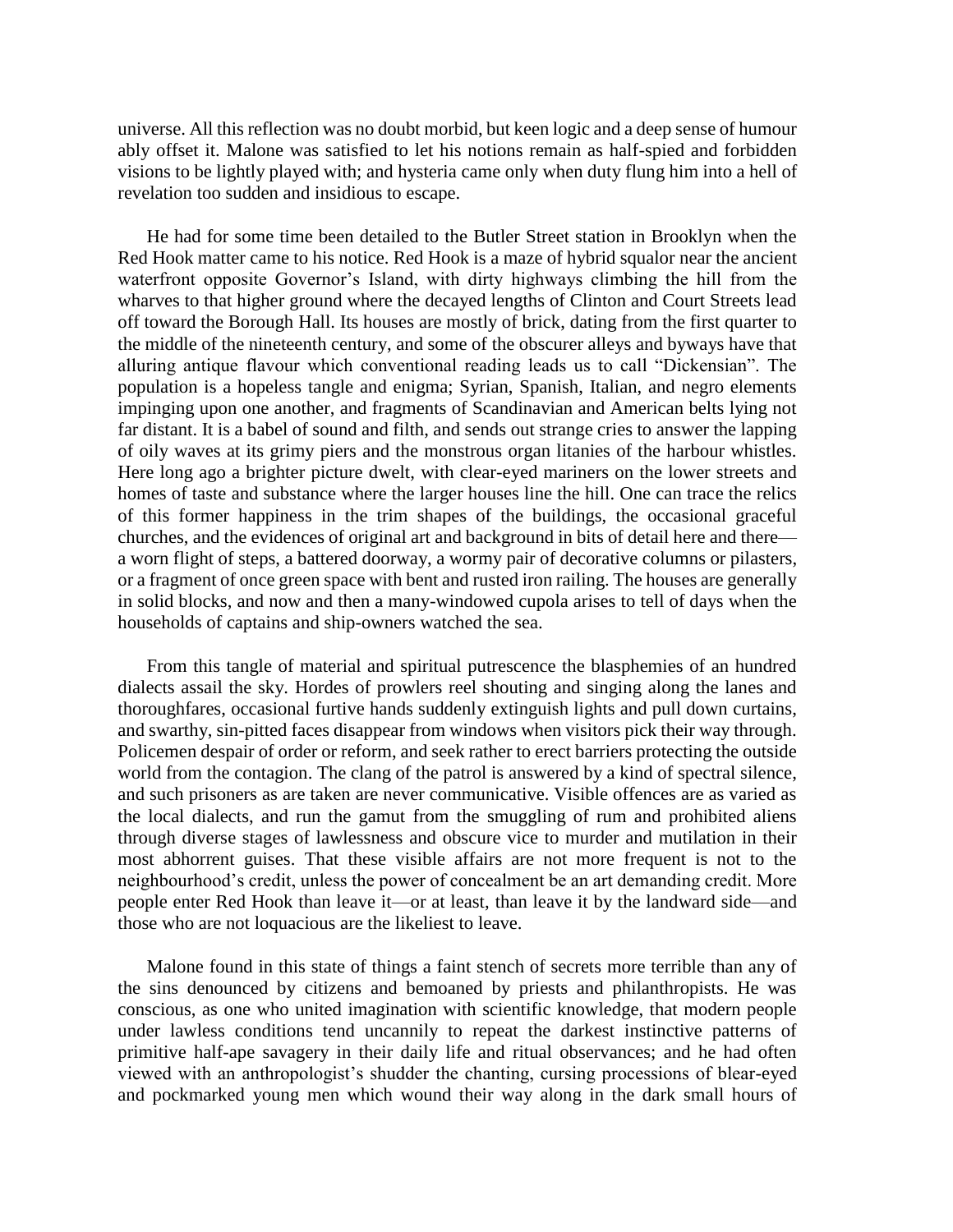morning. One saw groups of these youths incessantly; sometimes in leering vigils on street corners, sometimes in doorways playing eerily on cheap instruments of music, sometimes in stupefied dozes or indecent dialogues around cafeteria tables near Borough Hall, and sometimes in whispering converse around dingy taxicabs drawn up at the high stoops of crumbling and closely shuttered old houses. They chilled and fascinated him more than he dared confess to his associates on the force, for he seemed to see in them some monstrous thread of secret continuity; some fiendish, cryptical, and ancient pattern utterly beyond and below the sordid mass of facts and habits and haunts listed with such conscientious technical care by the police. They must be, he felt inwardly, the heirs of some shocking and primordial tradition; the sharers of debased and broken scraps from cults and ceremonies older than mankind. Their coherence and definiteness suggested it, and it shewed in the singular suspicion of order which lurked beneath their squalid disorder. He had not read in vain such treatises as Miss Murray's *Witch-Cult in Western Europe;* and knew that up to recent years there had certainly survived among peasants and furtive folk a frightful and clandestine system of assemblies and orgies descended from dark religions antedating the Aryan world, and appearing in popular legends as Black Masses and Witches' Sabbaths. That these hellish vestiges of old Turanian-Asiatic magic and fertility-cults were even now wholly dead he could not for a moment suppose, and he frequently wondered how much older and how much blacker than the very worst of the muttered tales some of them might really be.

#### **III.**

It was the case of Robert Suydam which took Malone to the heart of things in Red Hook. Suydam was a lettered recluse of ancient Dutch family, possessed originally of barely independent means, and inhabiting the spacious but ill-preserved mansion which his grandfather had built in Flatbush when that village was little more than a pleasant group of colonial cottages surrounding the steepled and ivy-clad Reformed Church with its ironrailed yard of Netherlandish gravestones. In his lonely house, set back from Martense Street amidst a yard of venerable trees, Suydam had read and brooded for some six decades except for a period a generation before, when he had sailed for the old world and remained there out of sight for eight years. He could afford no servants, and would admit but few visitors to his absolute solitude; eschewing close friendships and receiving his rare acquaintances in one of the three ground-floor rooms which he kept in order—a vast, high-ceiled library whose walls were solidly packed with tattered books of ponderous, archaic, and vaguely repellent aspect. The growth of the town and its final absorption in the Brooklyn district had meant nothing to Suydam, and he had come to mean less and less to the town. Elderly people still pointed him out on the streets, but to most of the recent population he was merely a queer, corpulent old fellow whose unkempt white hair, stubbly beard, shiny black clothes, and gold-headed cane earned him an amused glance and nothing more. Malone did not know him by sight till duty called him to the case, but had heard of him indirectly as a really profound authority on mediaeval superstition, and had once idly meant to look up an outof-print pamphlet of his on the Kabbalah and the Faustus legend, which a friend had quoted from memory.

Suydam became a "case" when his distant and only relatives sought court pronouncements on his sanity. Their action seemed sudden to the outside world, but was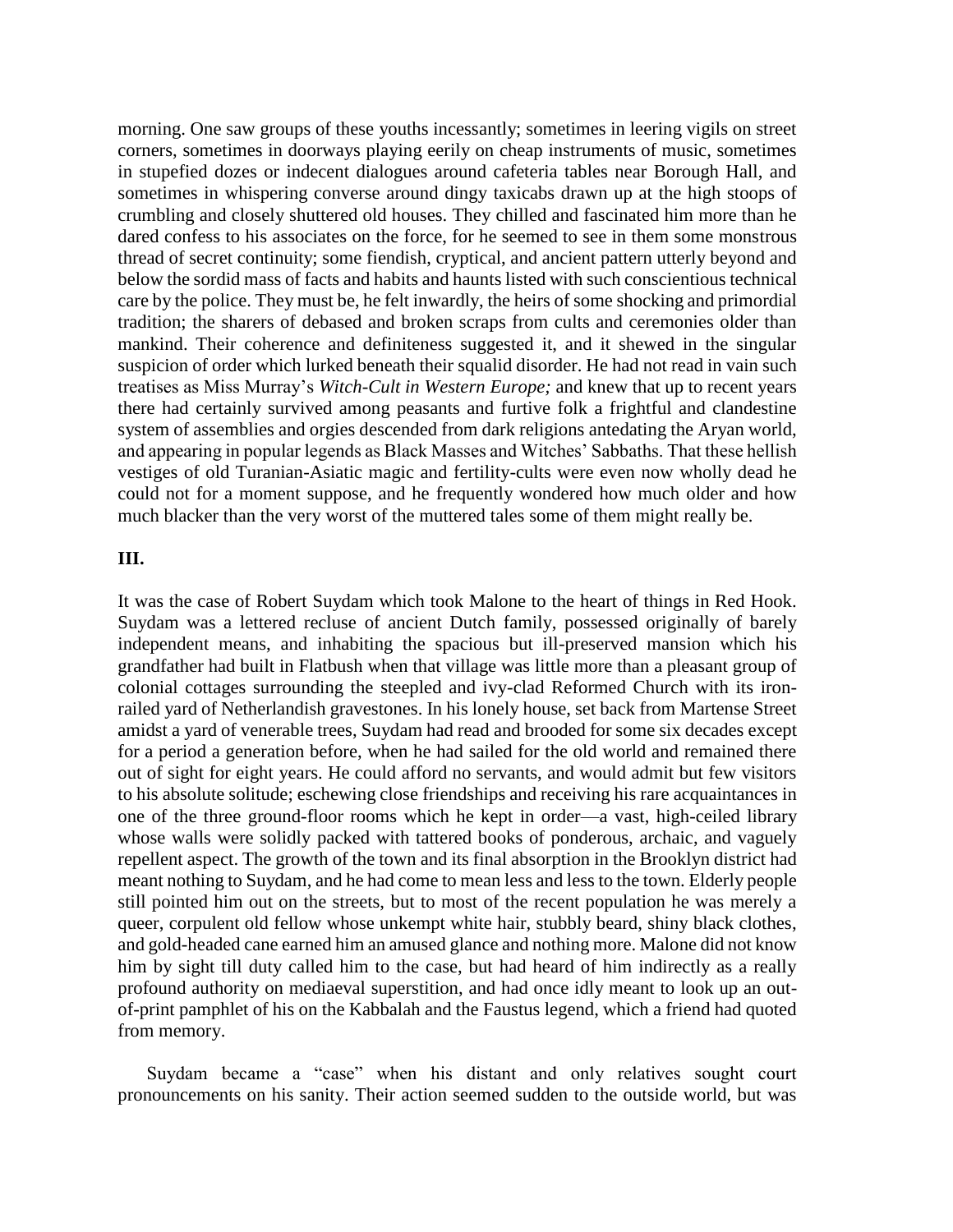really undertaken only after prolonged observation and sorrowful debate. It was based on certain odd changes in his speech and habits; wild references to impending wonders, and unaccountable hauntings of disreputable Brooklyn neighbourhoods. He had been growing shabbier and shabbier with the years, and now prowled about like a veritable mendicant; seen occasionally by humiliated friends in subway stations, or loitering on the benches around Borough Hall in conversation with groups of swarthy, evil-looking strangers. When he spoke it was to babble of unlimited powers almost within his grasp, and to repeat with knowing leers such mystical words or names as "Sephiroth", "Ashmodai", and "Samaël". The court action revealed that he was using up his income and wasting his principal in the purchase of curious tomes imported from London and Paris, and in the maintenance of a squalid basement flat in the Red Hook district where he spent nearly every night, receiving odd delegations of mixed rowdies and foreigners, and apparently conducting some kind of ceremonial service behind the green blinds of secretive windows. Detectives assigned to follow him reported strange cries and chants and prancing of feet filtering out from these nocturnal rites, and shuddered at their peculiar ecstasy and abandon despite the commonness of weird orgies in that sodden section. When, however, the matter came to a hearing, Suydam managed to preserve his liberty. Before the judge his manner grew urbane and reasonable, and he freely admitted the queerness of demeanour and extravagant cast of language into which he had fallen through excessive devotion to study and research. He was, he said, engaged in the investigation of certain details of European tradition which required the closest contact with foreign groups and their songs and folk dances. The notion that any low secret society was preying upon him, as hinted by his relatives, was obviously absurd; and shewed how sadly limited was their understanding of him and his work. Triumphing with his calm explanations, he was suffered to depart unhindered; and the paid detectives of the Suydams, Corlears, and Van Brunts were withdrawn in resigned disgust.

It was here that an alliance of Federal inspectors and police, Malone with them, entered the case. The law had watched the Suydam action with interest, and had in many instances been called upon to aid the private detectives. In this work it developed that Suydam's new associates were among the blackest and most vicious criminals of Red Hook's devious lanes, and that at least a third of them were known and repeated offenders in the matter of thievery, disorder, and the importation of illegal immigrants. Indeed, it would not have been too much to say that the old scholar's particular circle coincided almost perfectly with the worst of the organised cliques which smuggled ashore certain nameless and unclassified Asian dregs wisely turned back by Ellis Island. In the teeming rookeries of Parker Place since renamed—where Suydam had his basement flat, there had grown up a very unusual colony of unclassified slant-eyed folk who used the Arabic alphabet but were eloquently repudiated by the great mass of Syrians in and around Atlantic Avenue. They could all have been deported for lack of credentials, but legalism is slow-moving, and one does not disturb Red Hook unless publicity forces one to.

These creatures attended a tumbledown stone church, used Wednesdays as a dance-hall, which reared its Gothic buttresses near the vilest part of the waterfront. It was nominally Catholic; but priests throughout Brooklyn denied the place all standing and authenticity, and policemen agreed with them when they listened to the noises it emitted at night. Malone used to fancy he heard terrible cracked bass notes from a hidden organ far underground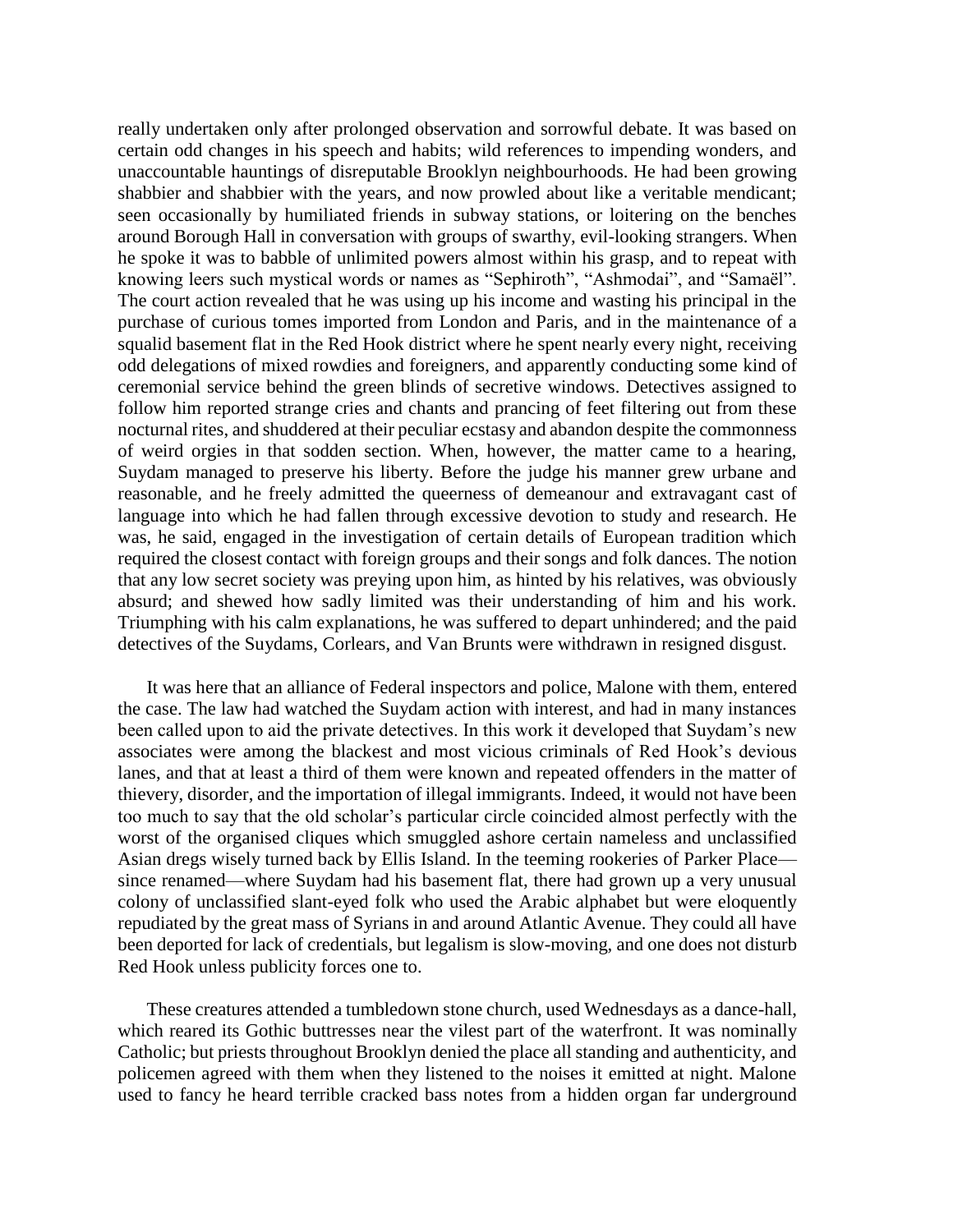when the church stood empty and unlighted, whilst all observers dreaded the shrieking and drumming which accompanied the visible services. Suydam, when questioned, said he thought the ritual was some remnant of Nestorian Christianity tinctured with the Shamanism of Thibet. Most of the people, he conjectured, were of Mongoloid stock, originating somewhere in or near Kurdistan—and Malone could not help recalling that Kurdistan is the land of the Yezidis, last survivors of the Persian devil-worshippers. However this may have been, the stir of the Suydam investigation made it certain that these unauthorised newcomers were flooding Red Hook in increasing numbers; entering through some marine conspiracy unreached by revenue officers and harbour police, overrunning Parker Place and rapidly spreading up the hill, and welcomed with curious fraternalism by the other assorted denizens of the region. Their squat figures and characteristic squinting physiognomies, grotesquely combined with flashy American clothing, appeared more and more numerously among the loafers and nomad gangsters of the Borough Hall section; till at length it was deemed necessary to compute their numbers, ascertain their sources and occupations, and find if possible a way to round them up and deliver them to the proper immigration authorities. To this task Malone was assigned by agreement of Federal and city forces, and as he commenced his canvass of Red Hook he felt poised upon the brink of nameless terrors, with the shabby, unkempt figure of Robert Suydam as arch-fiend and adversary.

## **IV.**

Police methods are varied and ingenious. Malone, through unostentatious rambles, carefully casual conversations, well-timed offers of hip-pocket liquor, and judicious dialogues with frightened prisoners, learned many isolated facts about the movement whose aspect had become so menacing. The newcomers were indeed Kurds, but of a dialect obscure and puzzling to exact philology. Such of them as worked lived mostly as dock-hands and unlicenced pedlars, though frequently serving in Greek restaurants and tending corner news stands. Most of them, however, had no visible means of support; and were obviously connected with underworld pursuits, of which smuggling and "bootlegging" were the least indescribable. They had come in steamships, apparently tramp freighters, and had been unloaded by stealth on moonless nights in rowboats which stole under a certain wharf and followed a hidden canal to a secret subterranean pool beneath a house. This wharf, canal, and house Malone could not locate, for the memories of his informants were exceedingly confused, while their speech was to a great extent beyond even the ablest interpreters; nor could he gain any real data on the reasons for their systematic importation. They were reticent about the exact spot from which they had come, and were never sufficiently off guard to reveal the agencies which had sought them out and directed their course. Indeed, they developed something like acute fright when asked the reasons for their presence. Gangsters of other breeds were equally taciturn, and the most that could be gathered was that some god or great priesthood had promised them unheard-of powers and supernatural glories and rulerships in a strange land.

The attendance of both newcomers and old gangsters at Suydam's closely guarded nocturnal meetings was very regular, and the police soon learned that the erstwhile recluse had leased additional flats to accommodate such guests as knew his password; at last occupying three entire houses and permanently harbouring many of his queer companions.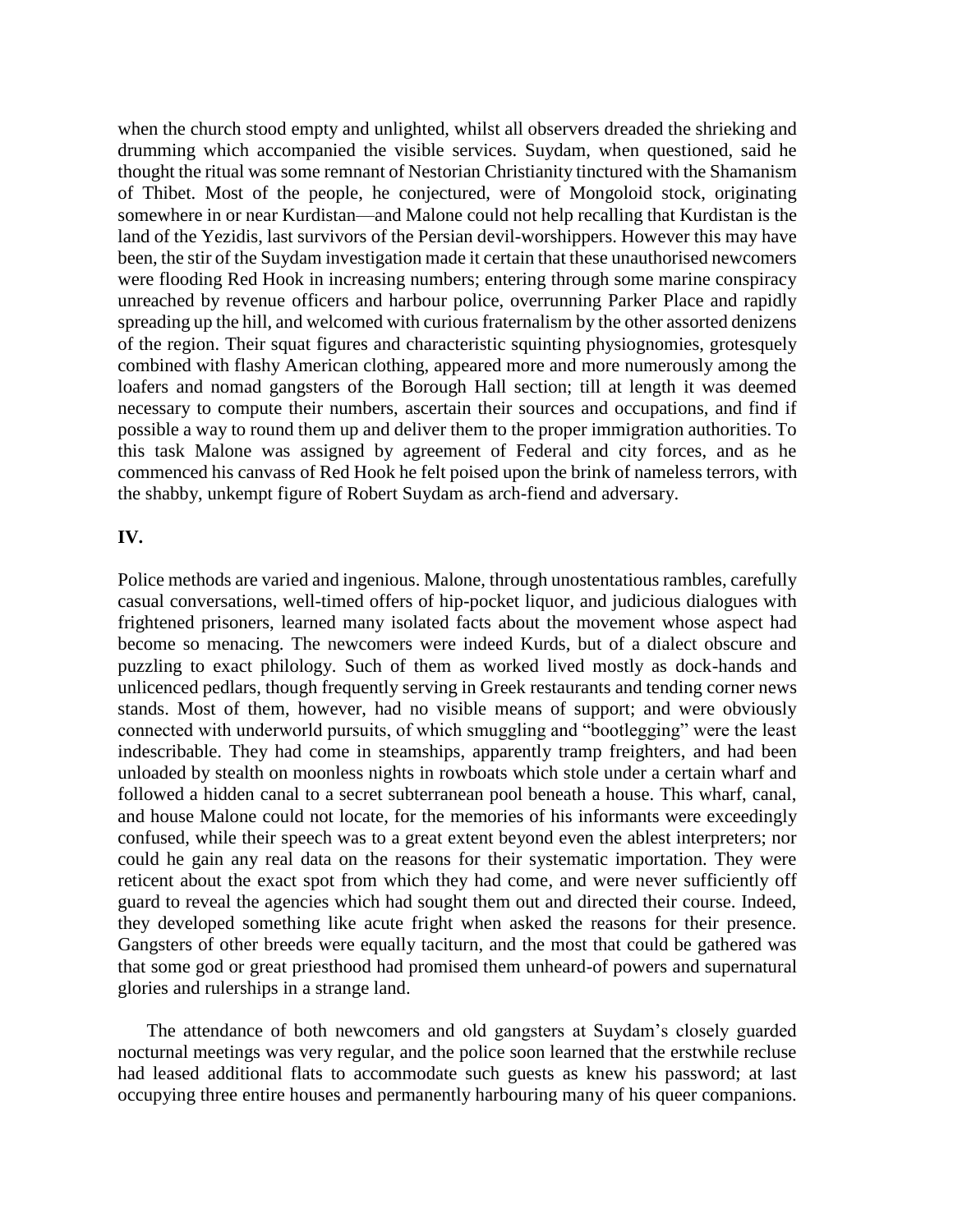He spent but little time now at his Flatbush home, apparently going and coming only to obtain and return books; and his face and manner had attained an appalling pitch of wildness. Malone twice interviewed him, but was each time brusquely repulsed. He knew nothing, he said, of any mysterious plots or movements; and had no idea how the Kurds could have entered or what they wanted. His business was to study undisturbed the folklore of all the immigrants of the district; a business with which policemen had no legitimate concern. Malone mentioned his admiration for Suydam's old brochure on the Kabbalah and other myths, but the old man's softening was only momentary. He sensed an intrusion, and rebuffed his visitor in no uncertain way; till Malone withdrew disgusted, and turned to other channels of information.

What Malone would have unearthed could he have worked continuously on the case, we shall never know. As it was, a stupid conflict between city and Federal authority suspended the investigations for several months, during which the detective was busy with other assignments. But at no time did he lose interest, or fail to stand amazed at what began to happen to Robert Suydam. Just at the time when a wave of kidnappings and disappearances spread its excitement over New York, the unkempt scholar embarked upon a metamorphosis as startling as it was absurd. One day he was seen near Borough Hall with clean-shaved face, well-trimmed hair, and tastefully immaculate attire, and on every day thereafter some obscure improvement was noticed in him. He maintained his new fastidiousness without interruption, added to it an unwonted sparkle of eye and crispness of speech, and began little by little to shed the corpulence which had so long deformed him. Now frequently taken for less than his age, he acquired an elasticity of step and buoyancy of demeanour to match the new tradition, and shewed a curious darkening of the hair which somehow did not suggest dye. As the months passed, he commenced to dress less and less conservatively, and finally astonished his new friends by renovating and redecorating his Flatbush mansion, which he threw open in a series of receptions, summoning all the acquaintances he could remember, and extending a special welcome to the fully forgiven relatives who had so lately sought his restraint. Some attended through curiosity, others through duty; but all were suddenly charmed by the dawning grace and urbanity of the former hermit. He had, he asserted, accomplished most of his allotted work; and having just inherited some property from a half-forgotten European friend, was about to spend his remaining years in a brighter second youth which ease, care, and diet had made possible to him. Less and less was he seen at Red Hook, and more and more did he move in the society to which he was born. Policemen noted a tendency of the gangsters to congregate at the old stone church and dance-hall instead of at the basement flat in Parker Place, though the latter and its recent annexes still overflowed with noxious life.

Then two incidents occurred—wide enough apart, but both of intense interest in the case as Malone envisaged it. One was a quiet announcement in the *Eagle* of Robert Suydam's engagement to Miss Cornelia Gerritsen of Bayside, a young woman of excellent position, and distantly related to the elderly bridegroom-elect; whilst the other was a raid on the dance-hall church by city police, after a report that the face of a kidnapped child had been seen for a second at one of the basement windows. Malone had participated in this raid, and studied the place with much care when inside. Nothing was found—in fact, the building was entirely deserted when visited—but the sensitive Celt was vaguely disturbed by many things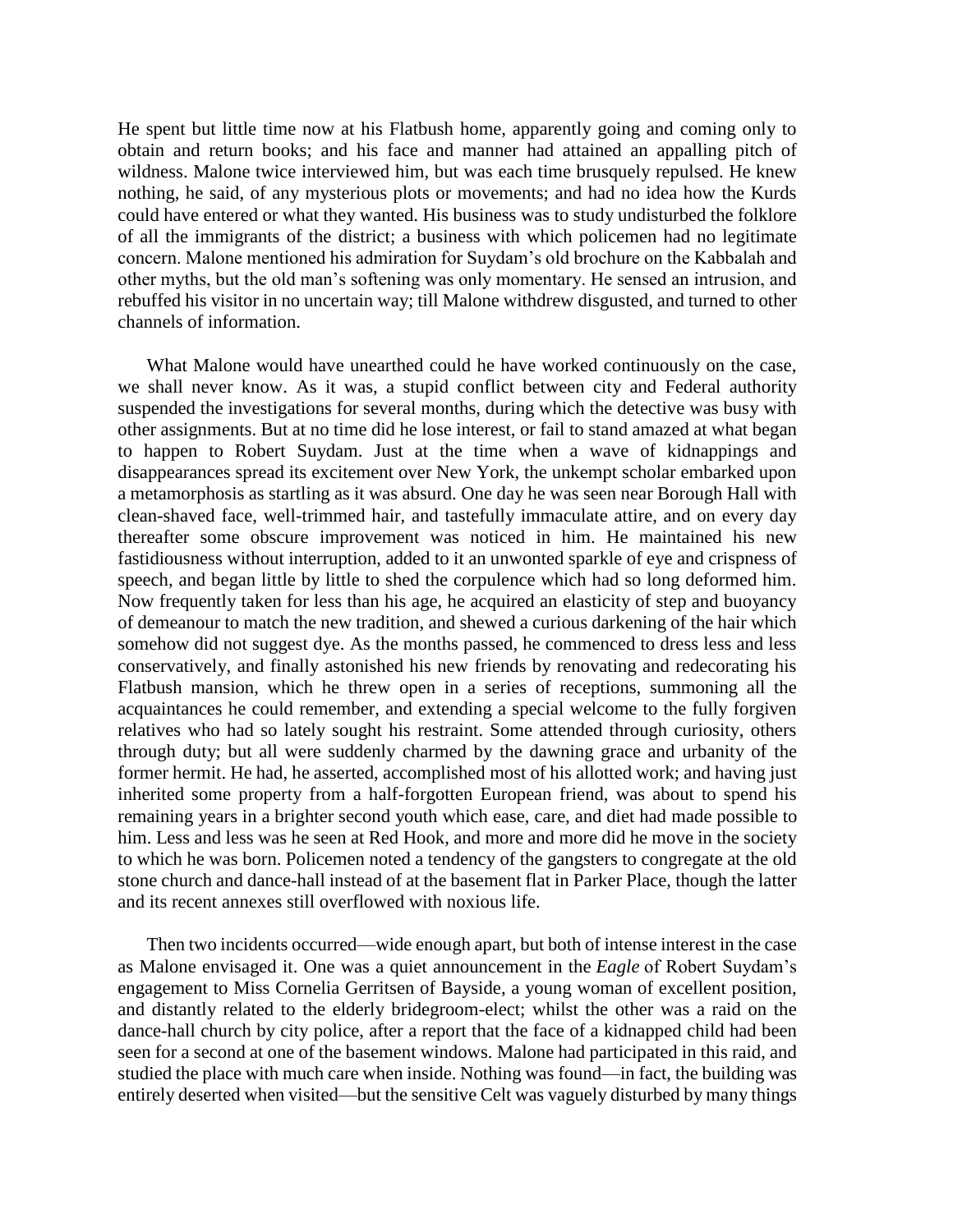about the interior. There were crudely painted panels he did not like—panels which depicted sacred faces with peculiarly worldly and sardonic expressions, and which occasionally took liberties that even a layman's sense of decorum could scarcely countenance. Then, too, he did not relish the Greek inscription on the wall above the pulpit; an ancient incantation which he had once stumbled upon in Dublin college days, and which read, literally translated,

"O friend and companion of night, thou who rejoicest in the baying of dogs and spilt blood, who wanderest in the midst of shades among the tombs, who longest for blood and bringest terror to mortals, Gorgo, Mormo, thousand-faced moon, look favourably on our sacrifices!"

When he read this he shuddered, and thought vaguely of the cracked bass organ notes he fancied he had heard beneath the church on certain nights. He shuddered again at the rust around the rim of a metal basin which stood on the altar, and paused nervously when his nostrils seemed to detect a curious and ghastly stench from somewhere in the neighbourhood. That organ memory haunted him, and he explored the basement with particular assiduity before he left. The place was very hateful to him; yet after all, were the blasphemous panels and inscriptions more than mere crudities perpetrated by the ignorant?

By the time of Suydam's wedding the kidnapping epidemic had become a popular newspaper scandal. Most of the victims were young children of the lowest classes, but the increasing number of disappearances had worked up a sentiment of the strongest fury. Journals clamoured for action from the police, and once more the Butler Street station sent its men over Red Hook for clues, discoveries, and criminals. Malone was glad to be on the trail again, and took pride in a raid on one of Suydam's Parker Place houses. There, indeed, no stolen child was found, despite the tales of screams and the red sash picked up in the areaway; but the paintings and rough inscriptions on the peeling walls of most of the rooms, and the primitive chemical laboratory in the attic, all helped to convince the detective that he was on the track of something tremendous. The paintings were appalling—hideous monsters of every shape and size, and parodies on human outlines which cannot be described. The writing was in red, and varied from Arabic to Greek, Roman, and Hebrew letters. Malone could not read much of it, but what he did decipher was portentous and cabbalistic enough. One frequently repeated motto was in a sort of Hebraised Hellenistic Greek, and suggested the most terrible daemon-evocations of the Alexandrian decadence:

"HEL • HELOYM • SOTHER • EMMANVEL • SABAOTH • AGLA • TETRAGRAMMATON • AGYROS • OTHEOS • ISCHYROS • ATHANATOS • IEHOVA • VA • ADONAI • SADAY • HOMOVSION • MESSIAS • ESCHEREHEYE."

Circles and pentagrams loomed on every hand, and told indubitably of the strange beliefs and aspirations of those who dwelt so squalidly here. In the cellar, however, the strangest thing was found—a pile of genuine gold ingots covered carelessly with a piece of burlap, and bearing upon their shining surfaces the same weird hieroglyphics which also adorned the walls. During the raid the police encountered only a passive resistance from the squinting Orientals that swarmed from every door. Finding nothing relevant, they had to leave all as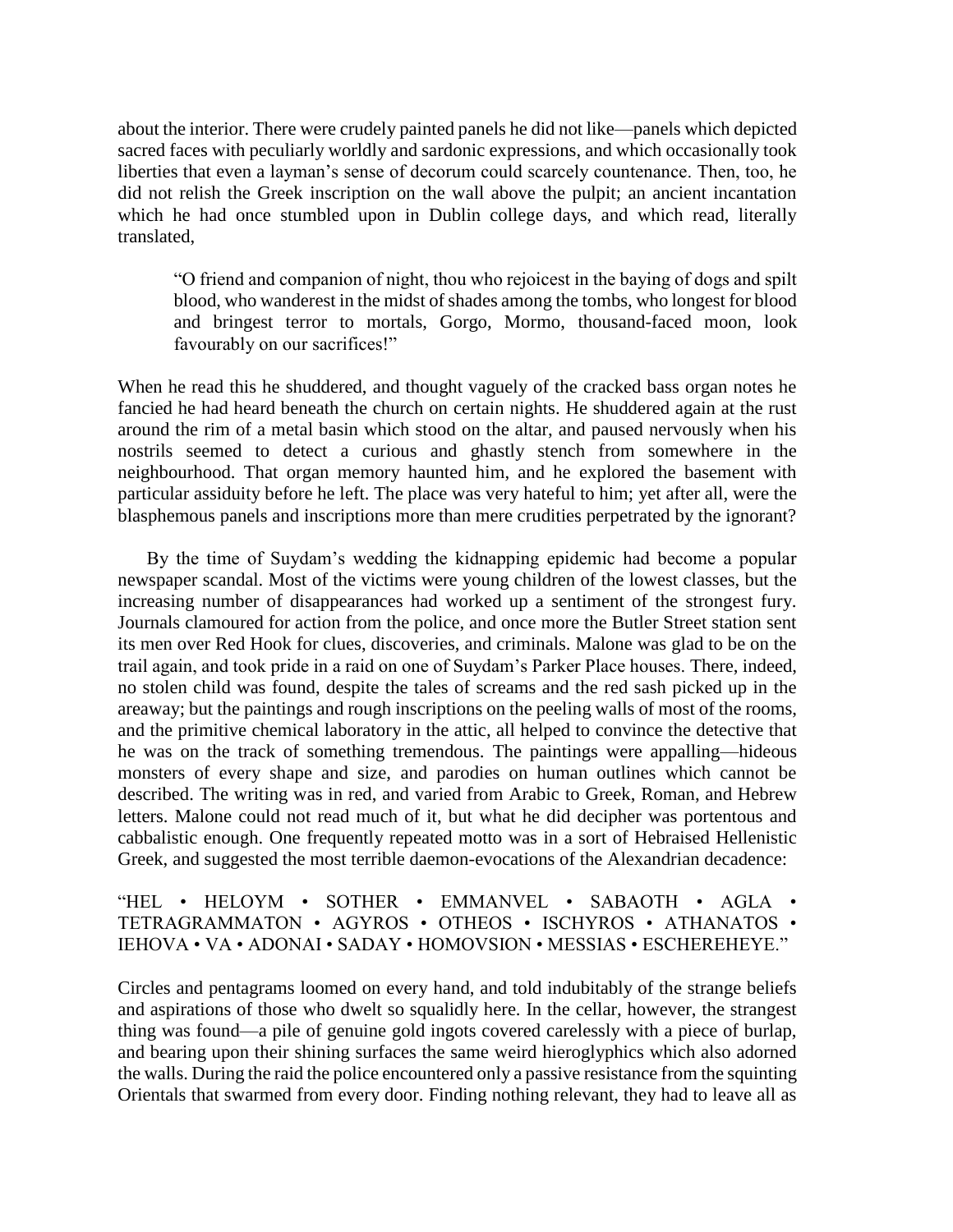it was; but the precinct captain wrote Suydam a note advising him to look closely to the character of his tenants and protégés in view of the growing public clamour.

## **V.**

Then came the June wedding and the great sensation. Flatbush was gay for the hour about high noon, and pennanted motors thronged the streets near the old Dutch church where an awning stretched from door to highway. No local event ever surpassed the Suydam-Gerritsen nuptials in tone and scale, and the party which escorted bride and groom to the Cunard Pier was, if not exactly the smartest, at least a solid page from the Social Register. At five o'clock adieux were waved, and the ponderous liner edged away from the long pier, slowly turned its nose seaward, discarded its tug, and headed for the widening water spaces that led to old world wonders. By night the outer harbour was cleared, and late passengers watched the stars twinkling above an unpolluted ocean.

Whether the tramp steamer or the scream was first to gain attention, no one can say. Probably they were simultaneous, but it is of no use to calculate. The scream came from the Suydam stateroom, and the sailor who broke down the door could perhaps have told frightful things if he had not forthwith gone completely mad—as it is, he shrieked more loudly than the first victims, and thereafter ran simpering about the vessel till caught and put in irons. The ship's doctor who entered the stateroom and turned on the lights a moment later did not go mad, but told nobody what he saw till afterward, when he corresponded with Malone in Chepachet. It was murder—strangulation—but one need not say that the claw-mark on Mrs. Suydam's throat could not have come from her husband's or any other human hand, or that upon the white wall there flickered for an instant in hateful red a legend which, later copied from memory, seems to have been nothing less than the fearsome Chaldee letters of the word "LILITH". One need not mention these things because they vanished so quickly—as for Suydam, one could at least bar others from the room until one knew what to think oneself. The doctor has distinctly assured Malone that he did not see *IT.* The open porthole, just before he turned on the lights, was clouded for a second with a certain phosphorescence, and for a moment there seemed to echo in the night outside the suggestion of a faint and hellish tittering; but no real outline met the eye. As proof, the doctor points to his continued sanity.

Then the tramp steamer claimed all attention. A boat put off, and a horde of swart, insolent ruffians in officers' dress swarmed aboard the temporarily halted Cunarder. They wanted Suydam or his body—they had known of his trip, and for certain reasons were sure he would die. The captain's deck was almost a pandemonium; for at the instant, between the doctor's report from the stateroom and the demands of the men from the tramp, not even the wisest and gravest seaman could think what to do. Suddenly the leader of the visiting mariners, an Arab with a hatefully negroid mouth, pulled forth a dirty, crumpled paper and handed it to the captain. It was signed by Robert Suydam, and bore the following odd message:

"In case of sudden or unexplained accident or death on my part, please deliver me or my body unquestioningly into the hands of the bearer and his associates. Everything, for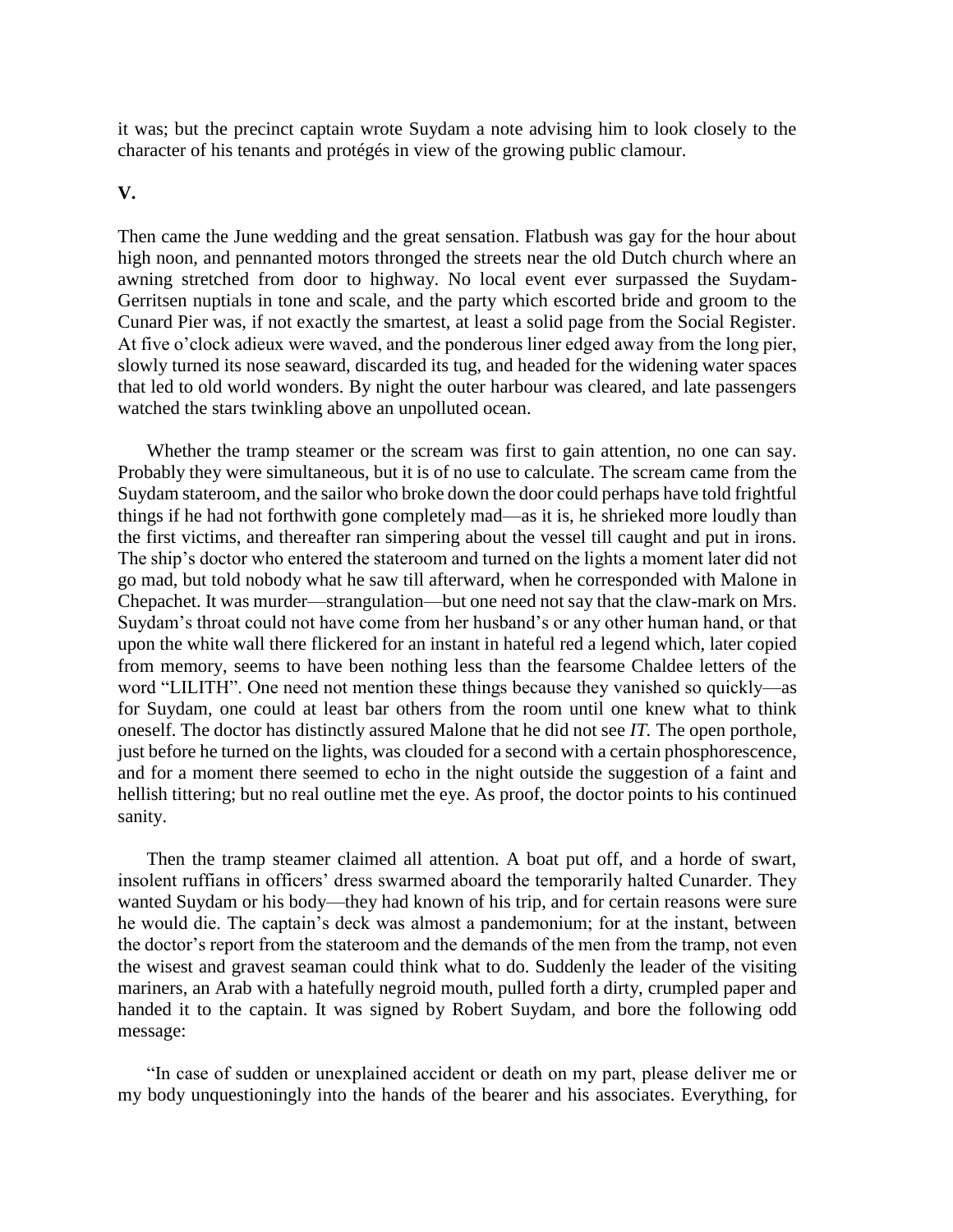me, and perhaps for you, depends on absolute compliance. Explanations can come later do not fail me now. ROBERT SUYDAM."

Captain and doctor looked at each other, and the latter whispered something to the former. Finally they nodded rather helplessly and led the way to the Suydam stateroom. The doctor directed the captain's glance away as he unlocked the door and admitted the strange seamen, nor did he breathe easily till they filed out with their burden after an unaccountably long period of preparation. It was wrapped in bedding from the berths, and the doctor was glad that the outlines were not very revealing. Somehow the men got the thing over the side and away to their tramp steamer without uncovering it. The Cunarder started again, and the doctor and a ship's undertaker sought out the Suydam stateroom to perform what last services they could. Once more the physician was forced to reticence and even to mendacity, for a hellish thing had happened. When the undertaker asked him why he had drained off all of Mrs. Suydam's blood, he neglected to affirm that he had not done so; nor did he point to the vacant bottle-spaces on the rack, or to the odour in the sink which shewed the hasty disposition of the bottles' original contents. The pockets of those men—if men they were had bulged damnably when they left the ship. Two hours later, and the world knew by radio all that it ought to know of the horrible affair.

#### **VI.**

That same June evening, without having heard a word from the sea, Malone was desperately busy among the alleys of Red Hook. A sudden stir seemed to permeate the place, and as if apprised by "grapevine telegraph" of something singular, the denizens clustered expectantly around the dance-hall church and the houses in Parker Place. Three children had just disappeared—blue-eyed Norwegians from the streets toward Gowanus—and there were rumours of a mob forming among the sturdy Vikings of that section. Malone had for weeks been urging his colleagues to attempt a general cleanup; and at last, moved by conditions more obvious to their common sense than the conjectures of a Dublin dreamer, they had agreed upon a final stroke. The unrest and menace of this evening had been the deciding factor, and just about midnight a raiding party recruited from three stations descended upon Parker Place and its environs. Doors were battered in, stragglers arrested, and candlelighted rooms forced to disgorge unbelievable throngs of mixed foreigners in figured robes, mitres, and other inexplicable devices. Much was lost in the melee, for objects were thrown hastily down unexpected shafts, and betraying odours deadened by the sudden kindling of pungent incense. But spattered blood was everywhere, and Malone shuddered whenever he saw a brazier or altar from which the smoke was still rising.

He wanted to be in several places at once, and decided on Suydam's basement flat only after a messenger had reported the complete emptiness of the dilapidated dance-hall church. The flat, he thought, must hold some clue to a cult of which the occult scholar had so obviously become the centre and leader; and it was with real expectancy that he ransacked the musty rooms, noted their vaguely charnel odour, and examined the curious books, instruments, gold ingots, and glass-stoppered bottles scattered carelessly here and there. Once a lean, black-and-white cat edged between his feet and tripped him, overturning at the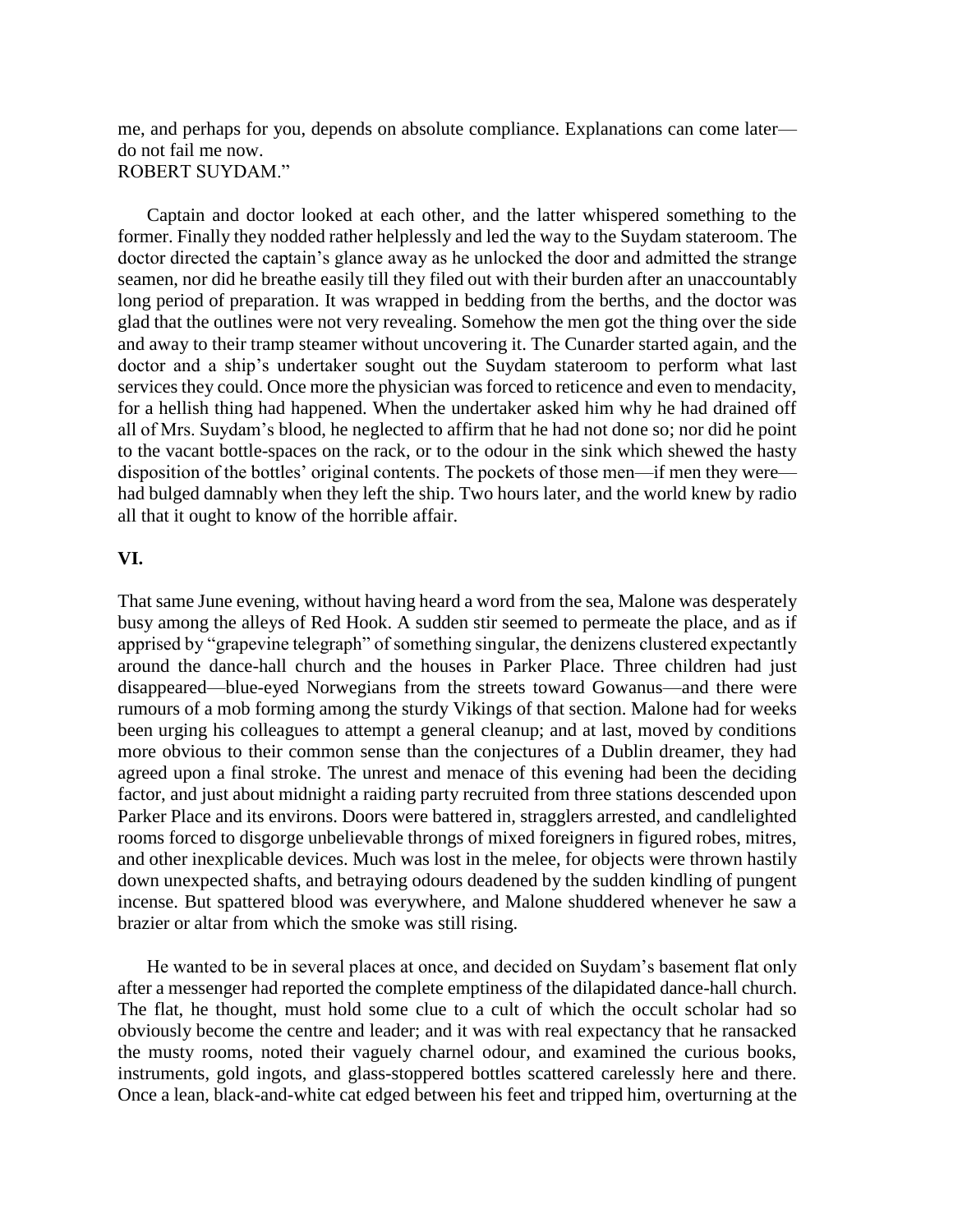same time a beaker half full of a red liquid. The shock was severe, and to this day Malone is not certain of what he saw; but in dreams he still pictures that cat as it scuttled away with certain monstrous alterations and peculiarities. Then came the locked cellar door, and the search for something to break it down. A heavy stool stood near, and its tough seat was more than enough for the antique panels. A crack formed and enlarged, and the whole door gave way—but from the *other* side; whence poured a howling tumult of ice-cold wind with all the stenches of the bottomless pit, and whence reached a sucking force not of earth or heaven, which, coiling sentiently about the paralysed detective, dragged him through the aperture and down unmeasured spaces filled with whispers and wails, and gusts of mocking laughter.

Of course it was a dream. All the specialists have told him so, and he has nothing to prove the contrary. Indeed, he would rather have it thus; for then the sight of old brick slums and dark foreign faces would not eat so deeply into his soul. But at the time it was all horribly real, and nothing can ever efface the memory of those nighted crypts, those titan arcades, and those half-formed shapes of hell that strode gigantically in silence holding half-eaten things whose still surviving portions screamed for mercy or laughed with madness. Odours of incense and corruption joined in sickening concert, and the black air was alive with the cloudy, semi-visible bulk of shapeless elemental things with eyes. Somewhere dark sticky water was lapping at onyx piers, and once the shivery tinkle of raucous little bells pealed out to greet the insane titter of a naked phosphorescent thing which swam into sight, scrambled ashore, and climbed up to squat leeringly on a carved golden pedestal in the background.

Avenues of limitless night seemed to radiate in every direction, till one might fancy that here lay the root of a contagion destined to sicken and swallow cities, and engulf nations in the foetor of hybrid pestilence. Here cosmic sin had entered, and festered by unhallowed rites had commenced the grinning march of death that was to rot us all to fungous abnormalities too hideous for the grave's holding. Satan here held his Babylonish court, and in the blood of stainless childhood the leprous limbs of phosphorescent Lilith were laved. Incubi and succubae howled praise to Hecate, and headless moon-calves bleated to the Magna Mater. Goats leaped to the sound of thin accursed flutes, and aegipans chased endlessly after misshapen fauns over rocks twisted like swollen toads. Moloch and Ashtaroth were not absent; for in this quintessence of all damnation the bounds of consciousness were let down, and man's fancy lay open to vistas of every realm of horror and every forbidden dimension that evil had power to mould. The world and Nature were helpless against such assaults from unsealed wells of night, nor could any sign or prayer check the Walpurgis-riot of horror which had come when a sage with the hateful key had stumbled on a horde with the locked and brimming coffer of transmitted daemon-lore.

Suddenly a ray of physical light shot through these phantasms, and Malone heard the sound of oars amidst the blasphemies of things that should be dead. A boat with a lantern in its prow darted into sight, made fast to an iron ring in the slimy stone pier, and vomited forth several dark men bearing a long burden swathed in bedding. They took it to the naked phosphorescent thing on the carved golden pedestal, and the thing tittered and pawed at the bedding. Then they unswathed it, and propped upright before the pedestal the gangrenous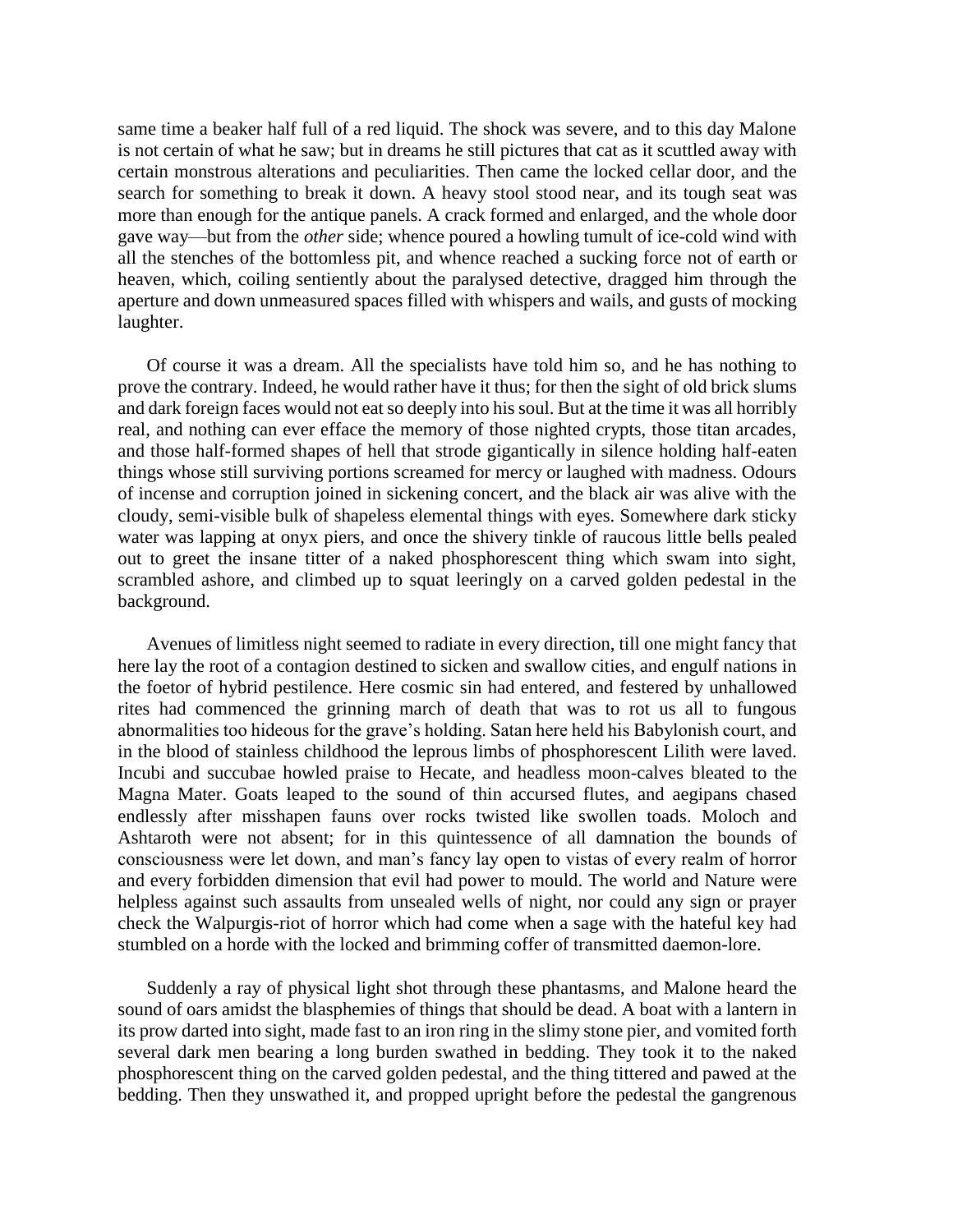corpse of a corpulent old man with stubbly beard and unkempt white hair. The phosphorescent thing tittered again, and the men produced bottles from their pockets and anointed its feet with red, whilst they afterward gave the bottles to the thing to drink from.

All at once, from an arcaded avenue leading endlessly away, there came the daemoniac rattle and wheeze of a blasphemous organ, choking and rumbling out the mockeries of hell in a cracked, sardonic bass. In an instant every moving entity was electrified; and forming at once into a ceremonial procession, the nightmare horde slithered away in quest of the sound—goat, satyr, and aegipan, incubus, succuba, and lemur, twisted toad and shapeless elemental, dog-faced howler and silent strutter in darkness—all led by the abominable naked phosphorescent thing that had squatted on the carved golden throne, and that now strode insolently bearing in its arms the glassy-eyed corpse of the corpulent old man. The strange dark men danced in the rear, and the whole column skipped and leaped with Dionysiac fury. Malone staggered after them a few steps, delirious and hazy, and doubtful of his place in this or in any world. Then he turned, faltered, and sank down on the cold damp stone, gasping and shivering as the daemon organ croaked on, and the howling and drumming and tinkling of the mad procession grew fainter and fainter.

Vaguely he was conscious of chanted horrors and shocking croakings afar off. Now and then a wail or whine of ceremonial devotion would float to him through the black arcade, whilst eventually there rose the dreadful Greek incantation whose text he had read above the pulpit of that dance-hall church.

"O friend and companion of night, thou who rejoicest in the baying of dogs (*here a hideous howl burst forth*) and spilt blood (*here nameless sounds vied with morbid shriekings*), who wanderest in the midst of shades among the tombs (*here a whistling sigh occurred*), who longest for blood and bringest terror to mortals (*short, sharp cries from myriad throats*), Gorgo (*repeated as response*), Mormo (*repeated with ecstasy*), thousandfaced moon (*sighs and flute notes*), look favourably on our sacrifices!"

As the chant closed, a general shout went up, and hissing sounds nearly drowned the croaking of the cracked bass organ. Then a gasp as from many throats, and a babel of barked and bleated words—"Lilith, Great Lilith, behold the Bridegroom!" More cries, a clamour of rioting, and the sharp, clicking footfalls of a running figure. The footfalls approached, and Malone raised himself to his elbow to look.

The luminosity of the crypt, lately diminished, had now slightly increased; and in that devil-light there appeared the fleeing form of that which should not flee or feel or breathe the glassy-eyed, gangrenous corpse of the corpulent old man, now needing no support, but animated by some infernal sorcery of the rite just closed. After it raced the naked, tittering, phosphorescent thing that belonged on the carven pedestal, and still farther behind panted the dark men, and all the dread crew of sentient loathsomenesses. The corpse was gaining on its pursuers, and seemed bent on a definite object, straining with every rotting muscle toward the carved golden pedestal, whose necromantic importance was evidently so great. Another moment and it had reached its goal, whilst the trailing throng laboured on with more frantic speed. But they were too late, for in one final spurt of strength which ripped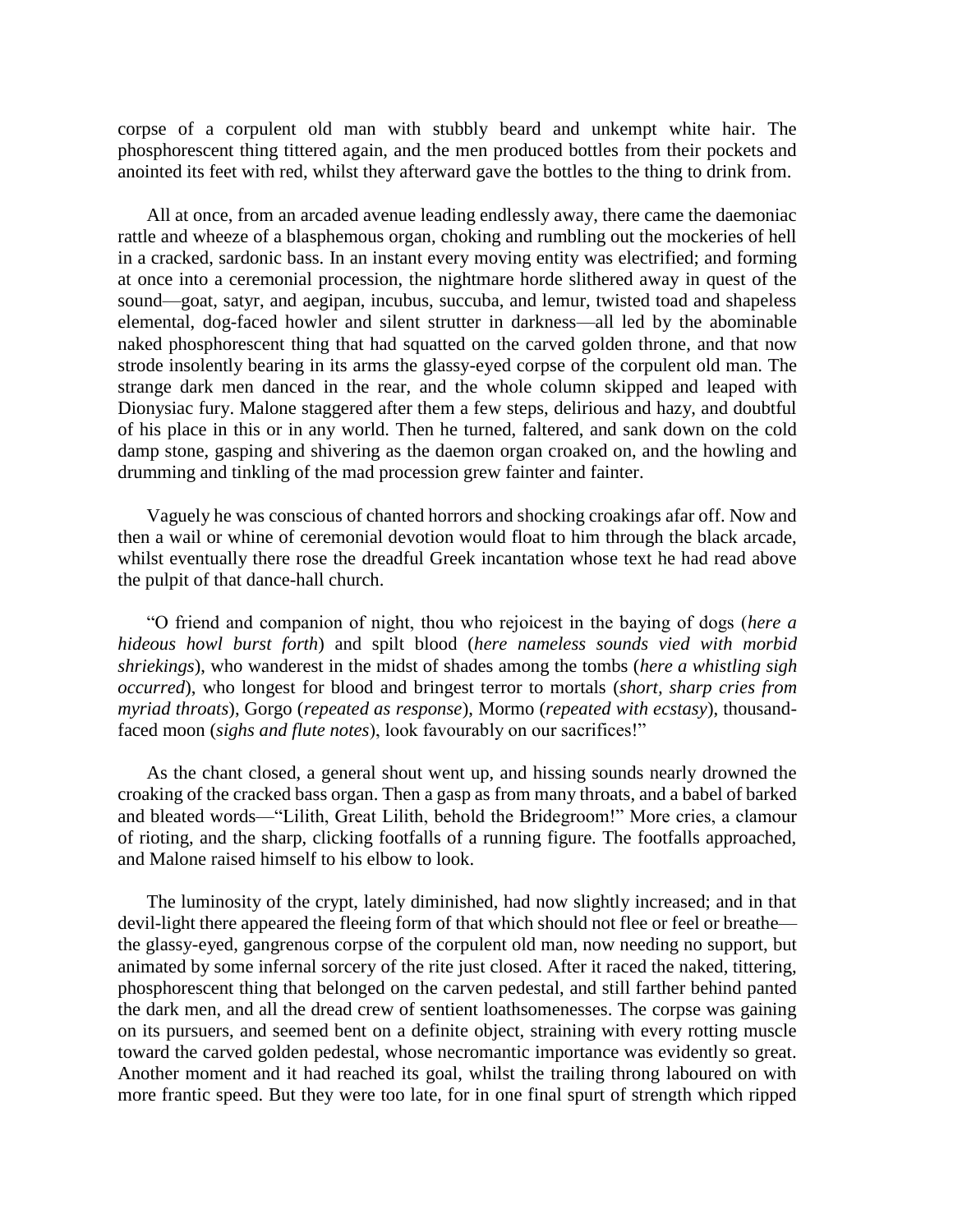tendon from tendon and sent its noisome bulk floundering to the floor in a state of jellyish dissolution, the staring corpse which had been Robert Suydam achieved its object and its triumph. The push had been tremendous, but the force had held out; and as the pusher collapsed to a muddy blotch of corruption the pedestal he had pushed tottered, tipped, and finally careened from its onyx base into the thick waters below, sending up a parting gleam of carven gold as it sank heavily to undreamable gulfs of lower Tartarus. In that instant, too, the whole scene of horror faded to nothingness before Malone's eyes; and he fainted amidst a thunderous crash which seemed to blot out all the evil universe.

#### **VII.**

Malone's dream, experienced in full before he knew of Suydam's death and transfer at sea, was curiously supplemented by some odd realities of the case; though that is no reason why anyone should believe it. The three old houses in Parker Place, doubtless long rotten with decay in its most insidious form, collapsed without visible cause while half the raiders and most of the prisoners were inside; and of both the greater number were instantly killed. Only in the basements and cellars was there much saving of life, and Malone was lucky to have been deep below the house of Robert Suydam. For he really was there, as no one is disposed to deny. They found him unconscious by the edge of a night-black pool, with a grotesquely horrible jumble of decay and bone, identifiable through dental work as the body of Suydam, a few feet away. The case was plain, for it was hither that the smugglers' underground canal led; and the men who took Suydam from the ship had brought him home. They themselves were never found, or at least never identified; and the ship's doctor is not yet satisfied with the simple certitudes of the police.

Suydam was evidently a leader in extensive man-smuggling operations, for the canal to his house was but one of several subterranean channels and tunnels in the neighbourhood. There was a tunnel from this house to a crypt beneath the dance-hall church; a crypt accessible from the church only through a narrow secret passage in the north wall, and in whose chambers some singular and terrible things were discovered. The croaking organ was there, as well as a vast arched chapel with wooden benches and a strangely figured altar. The walls were lined with small cells, in seventeen of which—hideous to relate—solitary prisoners in a state of complete idiocy were found chained, including four mothers with infants of disturbingly strange appearance. These infants died soon after exposure to the light; a circumstance which the doctors thought rather merciful. Nobody but Malone, among those who inspected them, remembered the sombre question of old Delrio: *"An sint unquam daemones incubi et succubae, et an ex tali congressu proles nasci queat?"*

Before the canals were filled up they were thoroughly dredged, and yielded forth a sensational array of sawed and split bones of all sizes. The kidnapping epidemic, very clearly, had been traced home; though only two of the surviving prisoners could by any legal thread be connected with it. These men are now in prison, since they failed of conviction as accessories in the actual murders. The carved golden pedestal or throne so often mentioned by Malone as of primary occult importance was never brought to light, though at one place under the Suydam house the canal was observed to sink into a well too deep for dredging. It was choked up at the mouth and cemented over when the cellars of the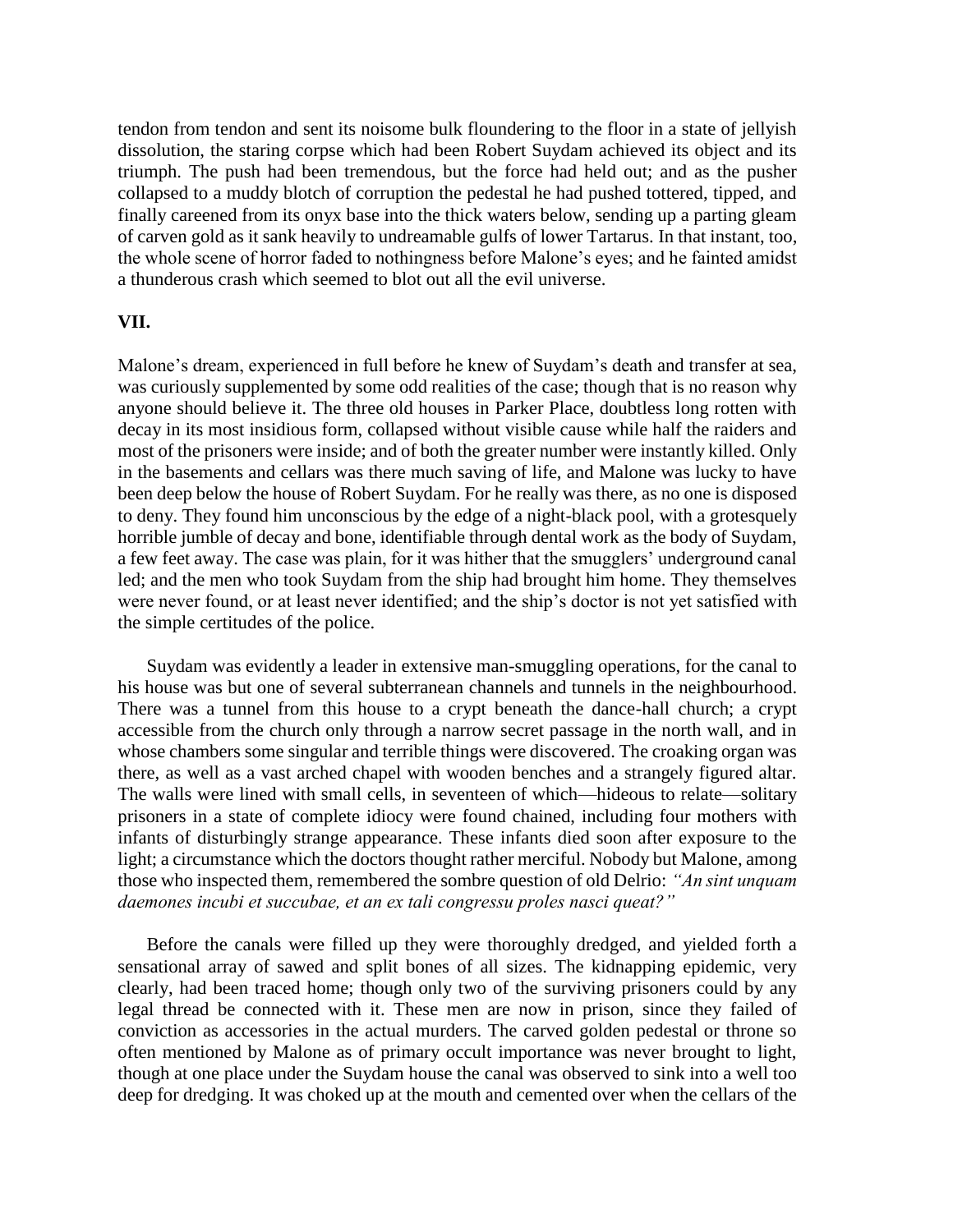new houses were made, but Malone often speculates on what lies beneath. The police, satisfied that they had shattered a dangerous gang of maniacs and man-smugglers, turned over to the Federal authorities the unconvicted Kurds, who before their deportation were conclusively found to belong to the Yezidi clan of devil-worshippers. The tramp ship and its crew remain an elusive mystery, though cynical detectives are once more ready to combat its smuggling and rum-running ventures. Malone thinks these detectives shew a sadly limited perspective in their lack of wonder at the myriad unexplainable details, and the suggestive obscurity of the whole case; though he is just as critical of the newspapers, which saw only a morbid sensation and gloated over a minor sadist cult which they might have proclaimed a horror from the universe's very heart. But he is content to rest silent in Chepachet, calming his nervous system and praying that time may gradually transfer his terrible experience from the realm of present reality to that of picturesque and semi-mythical remoteness.

Robert Suydam sleeps beside his bride in Greenwood Cemetery. No funeral was held over the strangely released bones, and relatives are grateful for the swift oblivion which overtook the case as a whole. The scholar's connexion with the Red Hook horrors, indeed, was never emblazoned by legal proof; since his death forestalled the inquiry he would otherwise have faced. His own end is not much mentioned, and the Suydams hope that posterity may recall him only as a gentle recluse who dabbled in harmless magic and folklore.

As for Red Hook—it is always the same. Suydam came and went; a terror gathered and faded; but the evil spirit of darkness and squalor broods on amongst the mongrels in the old brick houses, and prowling bands still parade on unknown errands past windows where lights and twisted faces unaccountably appear and disappear. Age-old horror is a hydra with a thousand heads, and the cults of darkness are rooted in blasphemies deeper than the well of Democritus. The soul of the beast is omnipresent and triumphant, and Red Hook's legions of blear-eyed, pockmarked youths still chant and curse and howl as they file from abyss to abyss, none knows whence or whither, pushed on by blind laws of biology which they may never understand. As of old, more people enter Red Hook than leave it on the landward side, and there are already rumours of new canals running underground to certain centres of traffic in liquor and less mentionable things.

The dance-hall church is now mostly a dance-hall, and queer faces have appeared at night at the windows. Lately a policeman expressed the belief that the filled-up crypt has been dug out again, and for no simply explainable purpose. Who are we to combat poisons older than history and mankind? Apes danced in Asia to those horrors, and the cancer lurks secure and spreading where furtiveness hides in rows of decaying brick.

Malone does not shudder without cause—for only the other day an officer overheard a swarthy squinting hag teaching a small child some whispered patois in the shadow of an areaway. He listened, and thought it very strange when he heard her repeat over and over again,